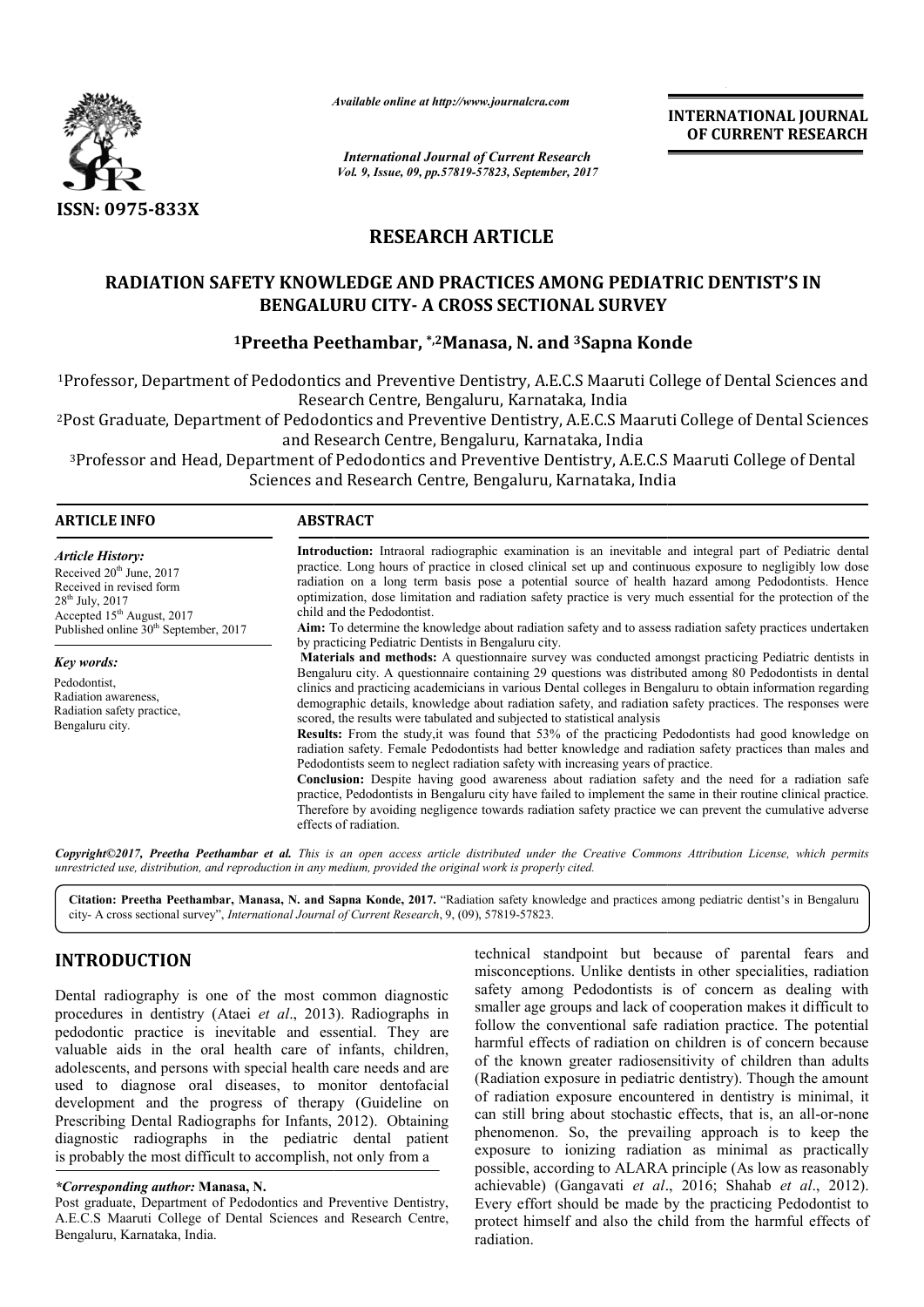Hence, good radiological practice (eg, use of lead apron, thyroid collars, and high-speed film; beam collimation) is very essential on a daily basis in private practice (Guideline on Prescribing Dental Radiographs for Infants, 2012). Closed clinical set up, busy practice and age oriented child management difficulties is seeming to be a leading cause of neglect towards radiation safety. Therefore, there is a need to determine the knowledge and radiation safety practices undertaken among the practicing Pedodontists.

### **MATERIALS AND METHODS**

The present study was a cross sectional survey conducted among practicing Pediatric dentists in the city of Bengaluru, Karnataka, India. A self-validated questionnaire consisting of 29 close-ended questions was formulated to obtain information regarding the knowledge about radiation safety, and radiation safety measures practiced among Pedodontists routinely in their clinics. Information pertaining to demographic data such as age, gender, duration of practice was also recorded. The questionnaire was distributed among 110 practicing Pedodontists in different areas of Bengaluru of which 80 responded. The questionnaire was given in person to Pedodontists in private clinics and to practicing academicians in various dental colleges in Bengaluru. The purpose of the study was explained to the Pedodontists, and the data was subsequently collected. The responses were scored, the results were tabulated and subjected to statistical analysis using chi square test.

(**Data analysis was conducted using SPSS ver 19 (PASW). Chisquare test was used to analyse the difference between categorical data)**

## **RESULTS**

#### **Case diagnosis and documentation**

Majority i.e 94% of the Pedodontists took a detailed medical history of the child before exposing the child to radiation and also 81% of them had the habit of storing the radiographs for future reference.

#### **Radiographic equipment and maintainance**

94% of the Pedodontists have conventional radiographic machine in their dental clinic, with 64% of the machines being installed in the last 5 years. 70% of the Pedodontists have the radiographic unit monitored regularly according to the manufacturers guidelines.

### **Location of the radiographic equipment**

64% of the Pedodontists have the radiographic unit placed next to the dental chair and only 36% of them have a separate radiographic room.

### **Clinical Setup**

Only 26% of the Pedodontists have got their clinical set up altered, as a dose reduction measure, either in the form of adequate thickness wall or leaded wall/ physical barriers with the remaining 84% of them either standing next to the dental chair or practicing distance rule position.

**Table 1. Distribution of study subjects based on Radiation safety knowledge and Gender**

|        | Good       | Poor        | Total | Chi square test |
|--------|------------|-------------|-------|-----------------|
| Male   | 22(41.51%) | 14(51.85%)  | 36    | $P = 0.379$     |
| Female | 31(58.49%) | 13(48.15%)  | 44    |                 |
| Total  | 53(100%)   | $27(100\%)$ | 80    |                 |

**Table 2. Distribution of study subjects based on Radiation safety knowledge and years of practice**

|                | Good         | Poor         | Total | Chi square test |
|----------------|--------------|--------------|-------|-----------------|
| $\leq$ 5 years | 25(47.17%)   | 18(66.67%)   | 43    | $P = 0.098$     |
| $>$ 5 years    | 28(52.83%)   | $9(33.33\%)$ | 37    |                 |
| Total          | 53 $(100\%)$ | $27(100\%)$  | 80    |                 |

**Table 3. Distribution of study subjects based on Radiation safety Knowledge & Age**

|       | $26-35$ yrs | 36-45     | 46-55   | Total    | Chi square  |
|-------|-------------|-----------|---------|----------|-------------|
|       |             | vears     | vears   |          | test        |
| Poor  | 17(62.96)   | 9(33.33)  | 1(3.7)  | 27(100)  | $P = 0.548$ |
| Good  | 27(50.94)   | 22(41.51) | 4(7.55) | 53 (100) |             |
| Total | 44(55)      | 31(38.75) | 5(6.25) | 80 (100) |             |

**Table 4: Distribution of study subjects based on Radiation safety practice and gender**

|        | Good          | Poor          | Total | Chi square test |
|--------|---------------|---------------|-------|-----------------|
| Male   | 19(52.77%)    | $17(47.22\%)$ | 36    | $P = 0.687$     |
| Female | $28(63.63\%)$ | $16(36.36\%)$ | 44    |                 |
| Total  | 47(100%)      | $33(100\%)$   | 80    |                 |

**Table 5. Distribution of study subjects based on Radiation safety practice and years of practice**

|                | Good          | Poor         | Total | Chi square test   |
|----------------|---------------|--------------|-------|-------------------|
| $\leq$ 5 years | 30(69.76%)    | 18(66.67%)   | 43    | $P = 0.030P<0.05$ |
|                |               |              |       | significant       |
| $>$ 5 years    | $17(45.94\%)$ | $9(33.33\%)$ | 37    |                   |
| Total          | $47(100\%)$   | 33(100%)     | 80    |                   |

Around 40% of them had put up sign boards indicating radiation prone zones and instructions for the female guardian to stay away from these zones if they are pregnant.

#### **Collimator and beam aiming devices**

69% of the Pedodontists use collimators in their radiographic unit and about 43% of them are making use of beam-aiming devices.

#### **Radiographic film**

Nearly 76% of the Pedodontists are making use of E or F speed films and the remaining 24% are still using the D speed films.

### **Film Holder**

74% of the Pedodontists were themselves in charge of taking radiographs in their clinic with 53% of them taking about more than 20 radiographs per day. Alarmingly, around 66% of the Pedodontists claim that they held the films by themselves in the childs mouth when necessary. However, on a regular basis where the child was old enough and cooperative 76% of the Pedodontists use film holders and around 60% of them preferred asking the accompanying person or the parent to hold the films in the childs mouth.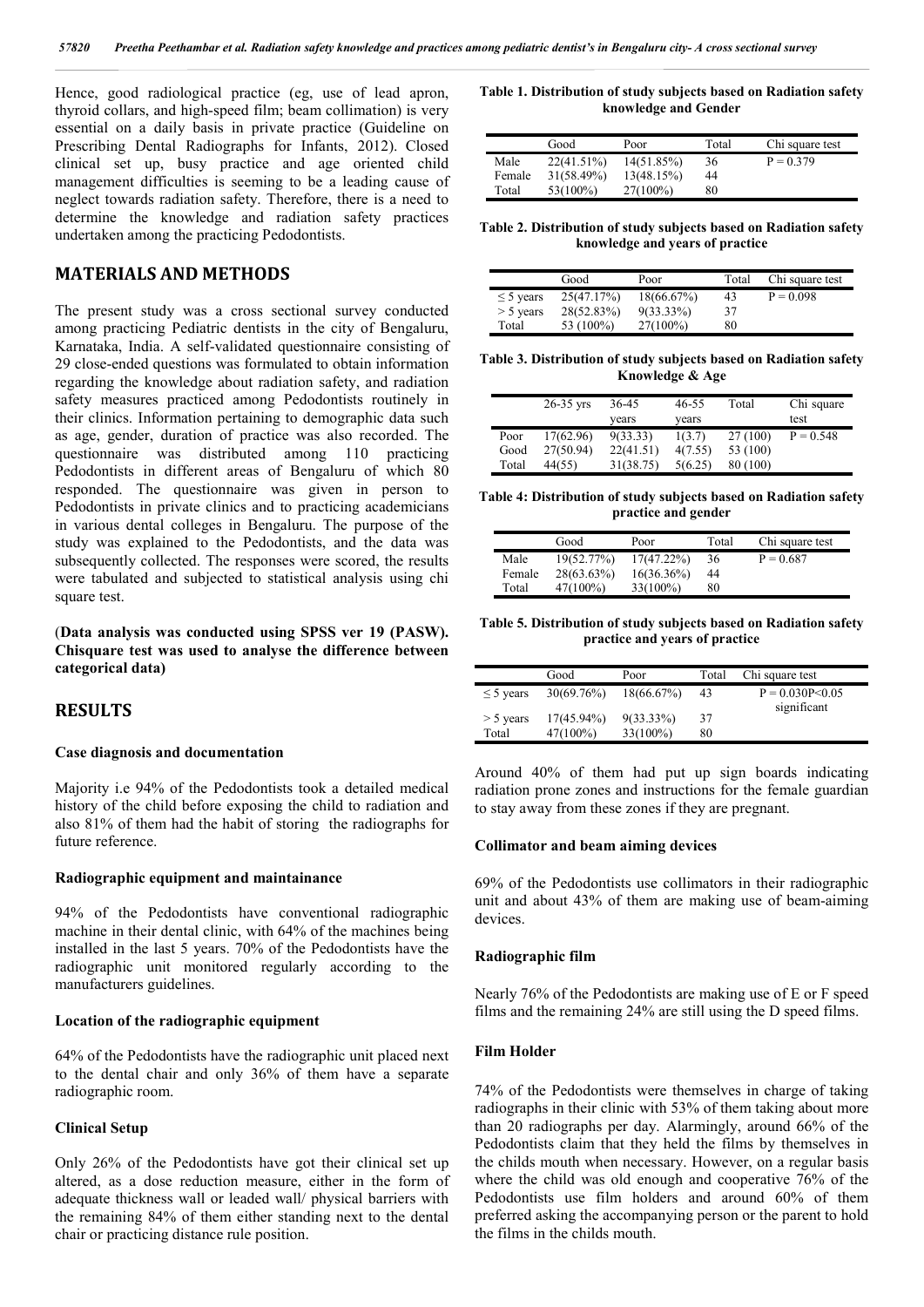## **Radiation protection of the patient and personal**

61% of the Pedodontists in the study did not wear lead aporn on themselves. 53% of them did not use lead apron on the child patients and about 78% of them never used a thyroid collar during radiographic exposures. About 26% of Pedodontists monitored the amount of radiation in their dental clinics through film badges.

### **Radiographic waste disposal**

Around 39% of the Pedodontists in the city of Bengaluru disposed the processing solutions, silver foils from radiographic films and other radiographic waste to silver refiners and 36% of them discarded it with the medical waste and around 25% of them disposed it with the general waste.

## **DISCUSSION**

Over the years many surveys have been conducted among the Dentists in different parts of the world to determine their knowledge and attitude towards radiation safety. However there is not enough data available regarding the same, among Pedodontists who deal with the younger group of patients who are more radiosensititve than their adult counterparts. This study mainly concentrates on the knowledge and radiation safety practices among Pedodontists of Bengaluru city. In the present study, majority of Pedodontists had fair to good knowledge regarding radiation safety with females and younger Pedodontists ie (26-35 years) having better knowledge and radiation safety practices. Specialization in the field of Pedodontics and also constant updating of knowledge through Continued Dental Education programmes (CDE) contributed to their knowledge. Nevertheless, many practicing Pedodontists were also academicians, which adds on to their knowledge score. This result is supported by the study done by Svenson *et al*. (1995), where participants attached to institutions had better knowledge and attitude scores than private practice alone.

However with increasing years of practice Pedodontists were found to neglect radiation safety practices which was also observed by Aravind *et al.* (2016) where dentists with >5years of practice had better awareness but scored poorly in their practices which can be correlated to the underestimation of the adverse effects of radiation. Epidemiological and laboratory studies reveal that exposure to low levels of radiation can bring about induction of cancer or cancer related cellular changes and also mark children more succeptible compared to adults to low level carcinogenic agents. (Richard W. Valachovic, Alan G, Lurie) Most Pedodontists in our study had a very good practice of taking detailed case history of the child before exposing them to radiation and also storing the radiographs for future use which can be attributed to their increased awareness of the risk associated with unnecessary re-exposures, mediocolegal issues and also due to increased accessibility to computer softwares.

In India, AERB mandates that quality assurance tests of dental X-ray units should be carried out every 2 years by certified professionals (Smital, 2016). Majority of the Pedodontists in our study had conventional radiographic machines which were installed in the last 5 years which is comparable with the study done by Almas binal *et al.* (2017) and were monitored regularly based on the manufacturer guidelines, which is

comparatively a better practice than among general practitioners as seen in studies by Math *et al*. Shahab *et al*. and Gangavathi, *et al*. (2016; Shahab *et al*., 2012; Math, 2013) This practice can be attributed to the ease of accessibility of services in Bengaluru city and the increased awareness towards radiation safety. It has been determined that digital imaging for intraoral radiography requires about half the exposure of Espeed film and produces images largely comparable with the film images and thus is an acceptable alternative (Smital, 2016). Few studies have reported higher number of dentists having upgraded to digital radiography (Smital, 2016; Agrawal *et al*., 2015). However we found that only 16% Pedodontists used digital imaging which was also seen in various other studies among general dental practitioners (Shahab, 2012; Aravind *et al*., 2016; Math, 2013; Sitra, 2008). This practice can be attributed to the higher cost of installation, lack of knowledge about the advantages of using digital sensors, also difficulty in usage of rigid film receptors with or without film holders in children when compared with the conventional flexible films.

Position, distance and shielding are the three important things while designing a radiographic room. The location of the x ray equipment should be such that the primary radiation should hit a shielded, partially shielded or an unoccupied area. Gypsum walls and building materials in the office offer protection against both primary and secondary radiation. Majority of Pedodontists in this study had the radiographic unit placed next to the dental chair with only 29 of them having a separate radiographic room as observed by Sitra *et al*. (2008) However, Aravind *et al.* (80.3%) and Kaur *et al*. (2015) (60.9%) reported higher number of dentists having a separate radiographic room (Aravind *et al*., 2016; Kaur *et al*., 2015). Small clinical space due to increased cost of living in Bengaluru can be attributed to not having a separate radiographic room in the clinical set up. Pedodontist's preferable placement of the radiographic unit next to the chair may be due to the ease of access, as a means of time management in the busy practice, frequent requirement of taking radiographs during endodontic procedures in children. Fewer Pedodontists had their clinical set up altered in the form of leaded walls/ adequate thickness of gypsum/ lead shields etc with majority of them following the distance position law, which is a similar practice observed among general practitioners in study by Math *et al*. (2013).

In the current study the number of Pedodontists having the radiographic unit next to the dental chair and practicing distance position law were significantly higher  $(P = 0.020)$  in comparision to study done by Shahab *et al*. (36%) among the Iranian dentists and Aravind *et al*. (28.3%) among the general practitioners in Kerala (Shahab *et al*., 2012; Aravind *et al*., 2016). The most sensitive intra-oral film generally used in dental practice is E-speed film which results in a dose reduction of 40-50% when compared with D-speed. 76% of the Pedodontists are using E/F speed films with the remaining still using D speed. Similar results were seen in several other studies (Gangavati *et al*., 2016; Math *et al*., 2013; Kaviani *et al*., 2017). Collimators reduce the field of irradiation and are typically conical/circular or rectangular. Rectangular collimators are five times more effective at reducing the radiation dose compared to conical collimators. We observed that even though a larger group of Pedodontists used collimators, only 6% of them used rectangular collimators (Math *et al*., 2017; Jacobs *et al*., 2004; Ilguy *et al*., 2005; Bohay *et al*., 1994). Rectangular collimators require proper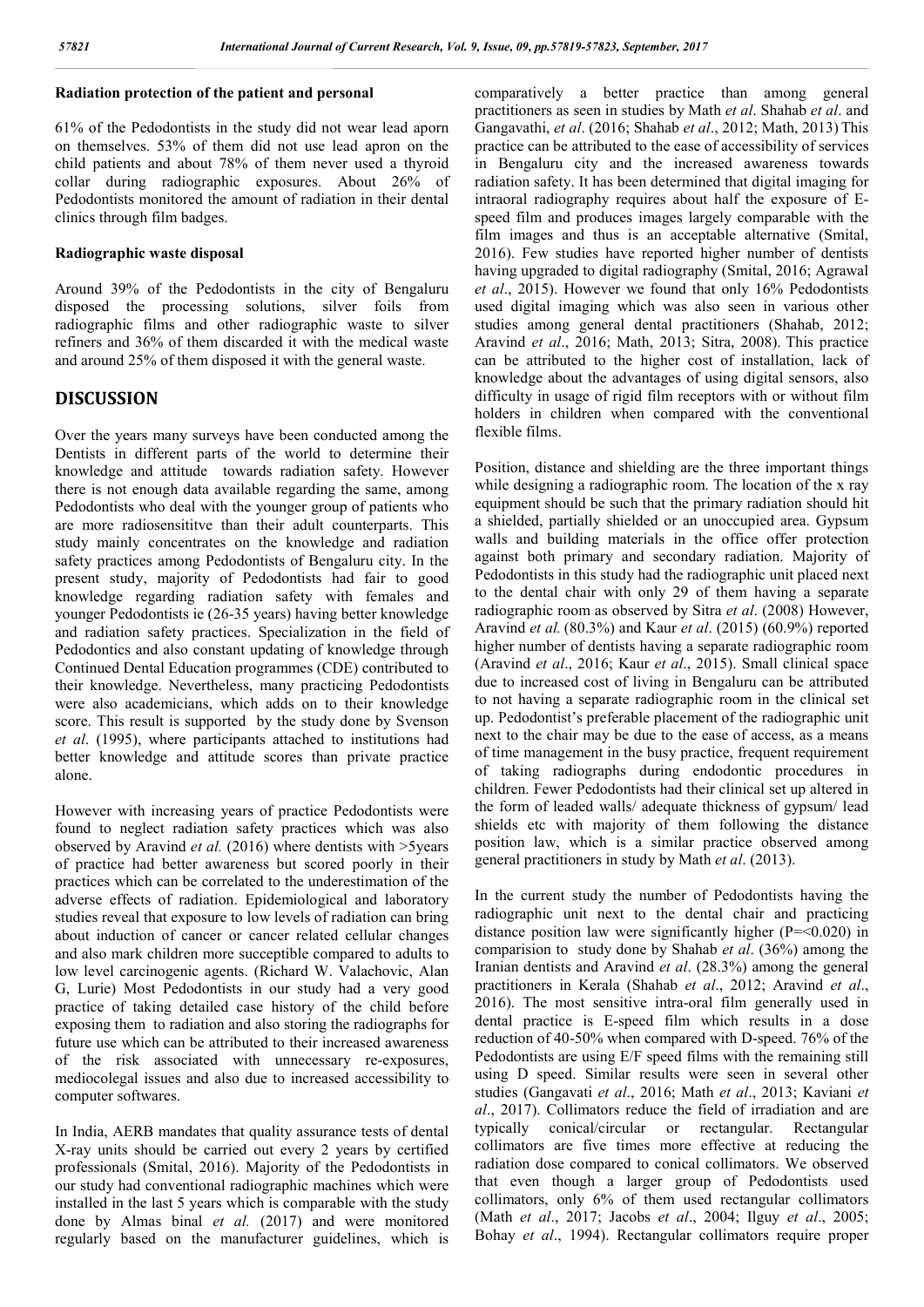positioning and angulation and are best when used with beam aiming devices. However Pedodontists prefer round collimators as they can avoid conecut radiographs and reexposures. 66% of the Pedodontists claimed that they hold films in the childs mouth using their fingers, when the age of the child and the behaviour of the child is compromised to use film holders, but not on a regular basis. 76% of the Pedodontists said that they made use of film holders which was also seen among general practitioners in several studies (Math *et al*., 2013; Kaur *et al*., 2015; Jacobs *et al*., 2004). However Salti (43%), Shahab *et al*. (43%) reported reduced usage of film holders among dentists (Shahab *et al*., 2014; Salti *et al*., 2002). This practice may be attributed to the uncooperative behaviour of children which makes it difficult to follow conventional safe methods. Large cumbersome and inflexible sensors may also attribute to the decreased usage of film holders. Also, shear negligence and underestimation of the cumulative effects of radiation on their fingers. Lead aprons are shielding apparel recommended for use by personnel who come in contact with the radiation. However, they provide protection only from secondary radiation and not the primary beam.15 61% of Pedodontists in their private practice did not wear lead apron and similar negligence was observed by Math *et al* and Sitra *et al*. (2008).

Though only 47% Pedodontists used lead apron on the child patient during radiographic exposure the practice seems to be better than the general practitioners as seen in several studies done by Math SY *et al*, Agarwal *et al*, Shahab *et al* and Aravind *et al* (0%) (Shahab *et al*., 2012; Aravind *et al*., 2016; Math, 2013; Agrawal *et al*., 2015). Particular concern has been expressed over thyroid exposure during dental radiography as the gland is in close proximity to the dental x-ray beam and appears to have one of the highest radiation-induced cancer rates. 78% of Pedodontists in our study did not use thyroid collar on the children and similar practices were observed among general practitioners with almost none using as observed by Math *et al* and Agarwal *et al*. (Smital *et al*., 2016; Math *et al*., 2013; Agrawal *et al*., 2015; Ilguy, 2005). A recent study by Johnson *et al* about intra-oral imaging risk reduction with collimation and thyroid shielding reported that round collimation with thyroid shield causes less dose reduction than rectangular collimation alone. In other words it implied that thyroid shield is not required if rectangular collimation is used (Johnson *et al*., 2013). ADA council on scientific affairs encourages dentists to manage silver waste (in used fixer solution) and lead waste (used intraoral film packets, thyroid collars and lead aprons) through recycling. (Managing silver and lead waste in dental offices, 2003) Radiation waste disposal practice among Pedodontists of Bengaluru was found to be better with 38.8% of them disposing the waste to the silver refiners. However 36.3% of them disposed it with the medical waste and the remaining 25%, with the general waste. This practice can be attributed to increased awareness regading environmental pollution and strict waste disposal norms introduced in the recent years.

#### **Conclusion**

Over the years the negligence towards radiation safety remains an area of concern. Even with the increasing awareness about radiation related health hazards, radiation safety measures still remain unpracticed. Newer advances which aim at dose reduction are available in the recent times in which Pedodontists of Bengaluru city are trying to install. Radiation

safety of the children and the Pedodontists should be given prime importance in any clinical set up.

## **REFERENCES**

- Agrawal, B., Dosi, T., Hazari, A., Maheshwari, C., Rajput, R. and Yadav, N. 2015. Evaluation of Radiation Protection Awareness amongst General Dental Practitioners of Western Rajasthan in India. *Journal of International Oral Health*., 7(12):51.
- Aravind, B.S., Joy, E.T., Kiran, M.S., Sherubin, J.E., Sajesh S., Manchil, P.R. 2016. Attitude and awareness of general dental practitioners toward radiation hazards and safety. *J Pharm Bioall Sci.,* 8:S53-8.
- Ataei G, Haghanifar S, Karimi M, Adel F. 2015. Knowledge and practices concerning the effects of ionizing radiation and x-ray protection methods in dental offices in Babol, 2013.*Caspian J Dent Res.,* 4:40-3.
- Binnal, A., Rajesh, G., Ahmed, J., Denny, C. 2017. Factors determining Radiation Protection Practices among Indian General Dental Practitioners: An Explorative Study. *World J Dent.,* 8(1):14-20.
- Bohay, R.N., Kogon, S.L., Stephens, R.G. 1994. A survey of radiographic techniques and equipment used by a sample of general dental practitioners. *Oral Surg Oral Med Oral Pathol,* 78:806-10.
- Gangavati, R., Baad, R., Vibhute, N., Varma, S., Kamte, W., Sankpal, S. 2016. An insight into the radiographic practice among the dentists of karad city, india. *Ejpmr*. 3(3): 368- 373.
- Grover, S. B., Kumar, J., Gupta, A., Khanna, L. 2002. Protection against radiation hazards : Regulatory bodies, safety norms, does limits and protection devices. *Indian J Radiol Imaging,* 12:157-167.
- Guideline on Prescribing Dental Radiographs for Infants, Children, Adolescents, and Persons with Special Health Care Needs. AMERICAN ACADEMY OF PEDIATRIC DENTISTRY 2012
- Ilguy, D., Ilguy, M., Dincer, S., Bayirli, G. 2005. Survey of dental radiological practice in Turkey. *Dentomaxillofac Radiol*., Jul;34(4):222-227.
- Jacobs, R., Vanderstappen, M., Bogaerts, R., Gijbels, F. 2004. Attitude of the Belgian dentist population towards radiation protection. *Dentomaxillofac Radiol*., 33:334‑9.
- Johnson, B., Ludlow, J.B., Mauriello, S.M., Platin, E.2013. Intraoral radiographic imaging risk reduction with collimation and thyroid shielding*. General Dentistry in* press 6-14-.
- Kaur, A., Mishra, N., Deepak. U. 2015. Awareness of Radiation protection measures of Dental Imaging among Private Dental practioners in Lucknow City-A Questionnaire Survey. *International Journal of Maxillofacial Imaging, October-December,* 1(1):1-5.
- Kaviani, F., Esmaeili, F., Balayi, E., Pourfattollah, N. 2007. Evaluation of X-ray protection methods used in dental offices in Tabriz in 2005-2006. *J Dent Res Dent Clin Dent Prospects,* 1:49-52.
- Managing silver and lead waste in dental offices. *JADA*, 2003;134:1095-1096.
- Math, S.Y., Murugeshappa, D.G., Annigeri, R., Kalra, D. 2013. Compliance of Indian dentists with oral radiology safety measures. *J Oral. Maxillofac Radiol.,* 1:104-10.
- Pal, S., Bhattacharya, P.T. and Sinha, R. 2015. Radiation protection in dentistry - Do we practice what we learn? *J Adv Clin Res Insights*., 2:155-159.